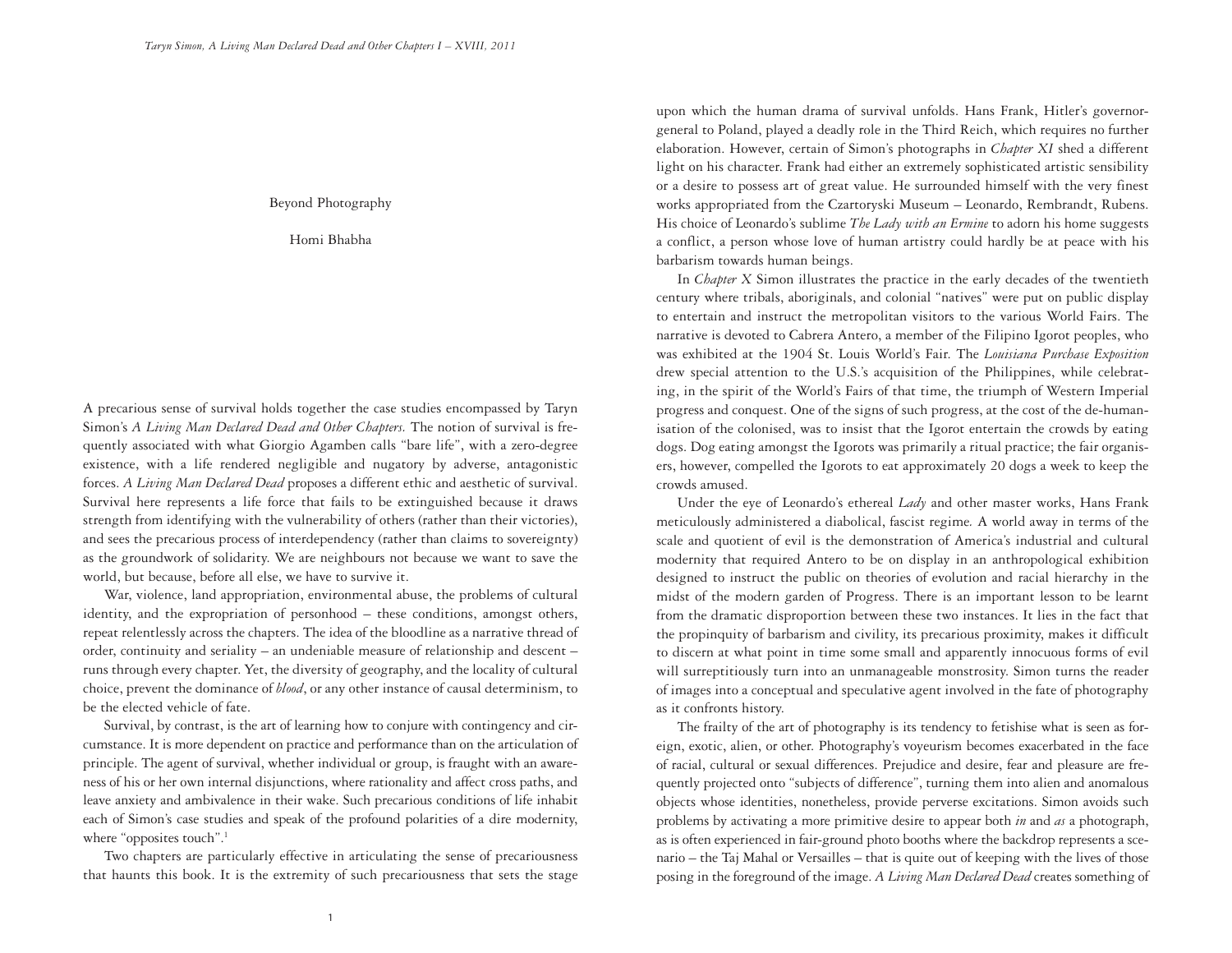the same effect by throwing the spectator, time after time, into the midst of a world that is alien and unsettling. The *mise-en-scène* is even more complicated than that suggests, because Simon's chapter has several sections that abut each other and foreground different forms of signification: the bloodline photograph with the unchanging blank background, a kind of neutral non-place; the narrative that makes a more direct address to the spectator; and the footnote photographs that are, in a sense, metonymic materials that belong to both other sections. The spectator is at once located *within* the work and, as a result of its shifting scenes, displaced from it.

This non-naturalistic *mise-en-scène,* with its long history in the annals of photography, has generated little theoretical interest. But it may just serve as an antidote to the voyeurism/fetishism paradigm because those who are photographed, quite out of context, are also spectators of themselves. By placing themselves in such a surreal situation they are subjects of a fantasy of displacement and aspiration. They know they do not belong *there* – it is only a painted backdrop anyway – but strangely, at the level of fantasy, they are seen to *be* there. They participate in the ambiguity of their photographic representations – no doubt with irony and humour. And yet, in a simple sense, once your shadow has fallen on a place – be it a page, a photographic print, a real location – you become part of its mystery and ambiguity, its fantasy and its history. It is in this way that Simon's photographs capture us. They make us part of her world of the hidden or secret; they make us part of the lives of others we will never encounter nor fully understand. Our shadows, however, have fallen on these peoples and places; and in our attempt to understand and interpret their complex circumstances, our own dark outlines develop new and unfamiliar profiles. Or such is the hope.

## *Against Realism*

The majority of the critical writing on Simon's work places her art within one or another mode of realism  $-$  the hyperreal or aestheticised realism.<sup>2</sup> The critical response to her work – the story people tell about its aesthetic address and intentionality – is frequently a description of a visual practice committed to the revelation of secret places or the disclosure of unfamiliar things.

### For instance:

She gives photography back to its lost labour, and its substance, by finding a real subject matter, which demands representation and gives a disposable medium a new visual anchor.<sup>3</sup>

## Or:

A desire to uncover unknowns, understand their purpose, and display their majesty motivates much of Simon's work.4

Whatever the sophistications of different styles of realism, they are founded on a hermeneutic of "stop and search" where the referent, which is concealed on the body of the text or image *in any number of ways*, can and must be found before the "whole thing" falls into place. The visual anchor of realism is an epistemological process of *making visible* or *bringing to light* an object which is accompanied by an ethical and political commitment to a "liberatory spirit".<sup>5</sup> A representative reading of Simon's political vision commends her for "transforming that which is off-limits or under-the-radar into a visible and intelligible form, [confronting] the divide between the privileged access of the few and the limited access of the public."<sup>6</sup> True as this is, it is not the end of the story. The resonance of her work does not fade into the virtuous visibility of aesthetic realism.

In one of Simon's hyperreal images in *An American Index of the Hidden and Unfamiliar* we enter one of the least visible and most mythical places in the American psyche, the C.I.A. Headquarters Building. Simon's tableau-format photograph of the main entrance hall is a study in formal symmetry and spatial balance. If the image were vertically divided into two sections, each would look like a mirror reflection of the other. There is indeed a central line embedded in the tiled floor, visible in the foreground of the photograph, which cuts the image in two. It is this line that *aligns* the viewer within the frame, prescribing the correct depth, from back to front, and providing a fine balance between the symmetric halves, from side to side. From this viewing position the hyperrealist perspective prevails, a visual anchor is provided, and the rightly-angled viewing subject is awed, as Salman Rushdie beautifully puts it, "by the black beauty which she so brightly, and brilliantly, reveals."<sup>7</sup>

However, the dazzling light that reveals, also conceals. The dark symmetry of spaced columns makes for repetitious surfaces of reflection; the *mise en abyme* of ceiling lights disappear into a seamless distance of mirrored images; sections of blinding light spill over like a wash of paint blurring the sharp symmetry of the image and creating areas of *white out*. Too much light creates its own blindness. The viewing subject is now displaced from the stable, centered position at the mid-point of the photograph, no longer monarch of all she surveys. Her view of Langley is impeded by a pattern of *blind spots* created by the excessive lighting. It is almost as if these white outs and blind spots create a new invisibility that causes the image to lose its visual anchor and its real subject matter. Suddenly, instead of revelation or disclosure, we are confronted with darkness at noon. Simon's subtle and crucial insistence on the emergence of occlusion or obscurity at the point at which we expect to experience full, unfettered visibility – to discover the secret of things – takes various forms.

Simon's *Nuclear Waste Encapsulation and Storage Facility* is another example of a *factual* photograph coming to assume a spectral, surreal presence. The blue radioactive glow creates a pattern strangely reminiscent of a map of the United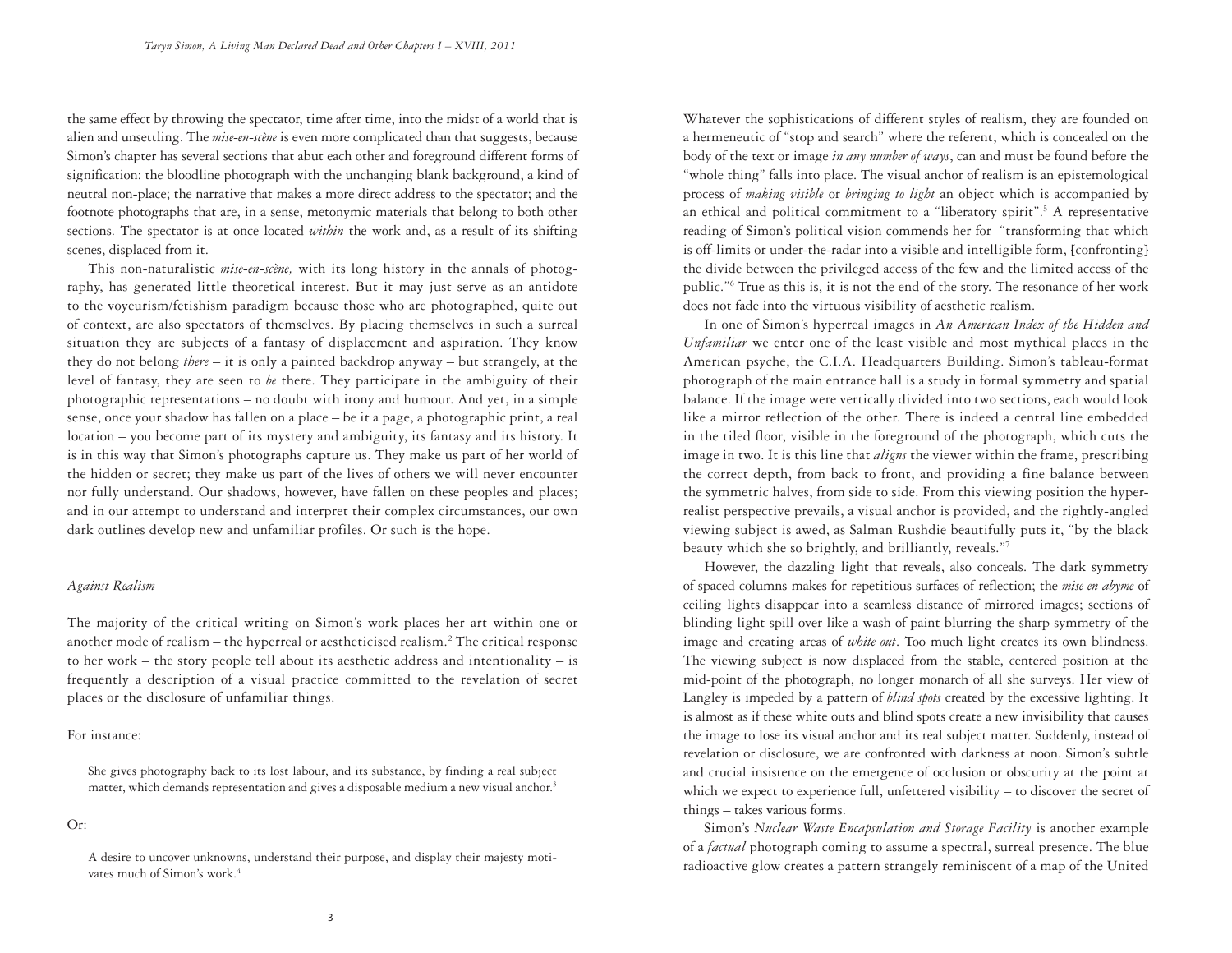States. As the image emerges to meet the eye, the blind spots (electromagnetic radiation emanating through stainless steel capsules), submerged in water, create the structural pattern of the photograph. The blind spots appear as if they are controlling the light and emitting it, at the same time. It is this movement of the image – its dynamic of displacement – that somehow prefigures its danger even before we read that "it is amongst the most contaminated sites in the United States."<sup>8</sup>

The political semiotic of these photographs suggests that what is widely known and feared in the public sphere can rarely be seen in the public realm. Strategically blocking our sight lines with blind spots and white outs, Simon mobilises the viewer's attention by *displacing* it, even disorienting it. Something similar to this dynamic of displacement between the two surfaces of the image has been well described by Michael Fried as an "internal division [between antitheatrical absorption and the 'stagedness' or 'to-be-seeness' of the image] characteristic of advanced photographic or pictorial art in the present moment."<sup>9</sup>

# *Blind Spot*

Blind spots resist the logic of the main frame and go beyond the viewer's need *to see* (what is secret or foreign). Their provocation lies in creating a desire *to know and to act* in a way that both *reads* the photograph and resists its way of looking. The desire that the photograph evokes in the viewer – and the desire that shapes photography's work of representation, its apparatus of attractions – surpasses the demand to disclose the real thing as image (however magical) or object (however indexical).

What I have detected as the blind spot in Simon's work is close to what Roland Barthes describes in *Camera Lucida* as the obscure "blind field" of the "punctum"*.* 10 The punctum is Barthes's version of what I have called the dynamic of displacement. An errant or marginal element within the main frame of the photograph, the blind spot (or blind field) turns viewers from passive recipients of the *truth* of the image, to active agents involved in various kinds of critical interventions: reading the picture against the grain; questioning the *framing* of the truth; interrogating the representational limits of the photographic medium. Displacing the viewer's angle of vision, the blind spot (blind field) creates desires for new knowledges, experiences and affects with which to reconstruct (or deconstruct) the image. The blind field, Barthes writes, exposes the *liminal* nature of photography; and in that breach of the frame – a moment of negation – the spectator takes on an interactive and interrogative role:

The presence of this blind field … takes the spectator outside its [the photograph's] frame, and it is there that I animate this photograph and it animates me. The punctum, then, is a kind of subtle beyond – as if the image launched desire *beyond* what it permits us to see.  $\dots$ <sup>11</sup> [my emphasis]

Stare long enough at a photograph and you will see its historical past almost touching its technological future – that missing link is the present tense of photography. On the one side of photography lies the history of painting; on the other side, the adventure of cinema; a third side faces the complications of literature; and a fourth confronts the story of everyday life. Wandering like a ghost, back and forth across this transitional terrain, is it a surprise that the desire of photography (as Walter Benjamin and Roland Barthes suggest) leads the image beyond its frames and frontiers?

Fifty years before Barthes's *Camera Lucida*, Walter Benjamin had also grappled with "something that goes *beyond* the testimony to the photographer's art ..." [my emphasis] in *The Little History of Photography.* This is how he saw the problem:

With photography, however, we encounter something new and strange: In Hill's Newhaven fishwife, her eyes cast down in such indolent, seductive modesty, there remains something that goes beyond testimony to the photographer's art, something that cannot be silenced, that fills you with an unruly desire to know what her name was, the woman who was alive there, who even now is still real and will never consent to be wholly absorbed in 'art' … Immerse yourself in such a picture long enough and you realise to what extent opposites touch, here too: the most precise technology can give its products a magical value. …12

The unruly desire incited by the fishwife's veiled, yet winsome, eyes is not simply an appeal for greater biographical detail or historical specificity to establish her living presence. The question is not *Who is she?* It is a desire for a story; a desire to ensure the survival of those eyes, that image – "who even now is still real  $\ldots$ " – with all the ambiguity of times and tenses that this simple phrase allows, prolonging the long lost past into the present ("even now"), and giving the image a veracity beyond its halfacknowledged artefactuality ("is it still real"). The question is *What has become of her?* This demand for narrative is an acknowledgment of two things. First, that outside the frame of photography there is a temporal desire to extend the moment of the *shot* in terms of a narrative both speculative and specific. As significant, however, is the ethical nature of the desire that extends *beyond* the testimony of photography, which is a desire for *alterity*, not simply continuity or closure.

The desire for alterity – the contradictory movement in which "opposites touch" – opens photography into the realm of inter-textual and inter-mediatic translation. Translation, as Benjamin describes it in *The Task of the Translator*, is not so much resemblance as re-location or displacement.

Instead of resembling the meaning of the original, [a translation] must lovingly and in detail incorporate the original's *mode of signification*, thus making both the original and the translation recognisable as fragments of a greater language, just as fragments are part of a vessel.<sup>13</sup>

What is *within* photography that reaches *beyond* its limits in order to animate other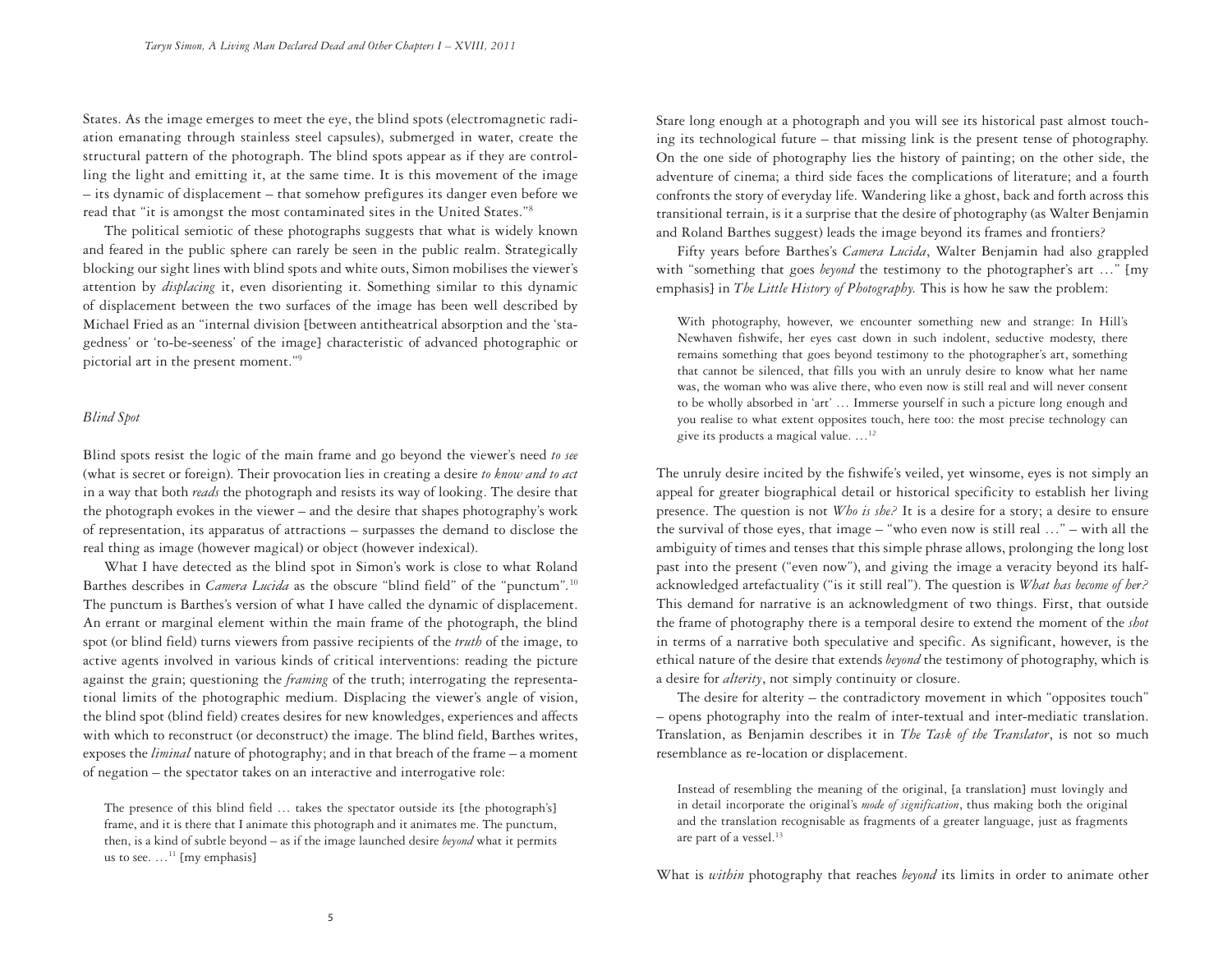desires – of alterity – as well as the desire of the Other, is its mode of signification, not its mimetic resemblance as image. By re-situating or re-locating photography in yet another representational or narrative medium – be it history, fiction, literary narrative, cinematic form, biography – the subject gains another life, and the photographic image survives as itself, in a different form. It is the on-going measure of meaning and value *in transition*, as translation, that transfers modes of signification across cultural media, and that represents the culminating move of the dynamic of displacement.

## *Text and Image*

It is, indeed, such an "unruly desire" that governs Simon's coupling of text and image – a moment when "opposites touch". Her profound ambivalence towards the testimony of photography's *truth* prevents her from being, in Benjamin's terms, wholly absorbed in *art*. This doesn't mean that she opposes art to some naïve, empirical notion of reality; nor should her case studies of individuals, geographic locations and local histories, be taken at face value as anchors in history, politics, or the lives of peoples and things. Difficult though it may be to imagine this process*,*  image and text develop their conjoined meanings because they are both articulated through that virtual, contradictory space that opens up in-between the fading of photography and the emergence of the written text.

This is the space of displacement where opposites touch; this is the time of the liminal and the *beyond* that stages photography's desire for translation. Invisible yet articulate, virtual yet material, what does it take to make concrete this concept of an interstitial, *negative* space which is the connective tissue that articulates image and text in Simon's art?

Simon juxtaposes the visual and the textual in a kind of montage which is neither totalising nor teleological. Her critique of progressivism leads her to describe her concatenation of image and text in the following way:

There is no end result. There is only disorientation or the unknown. It's an equation that folds out on itself again and again. X+Y does not equal something. It doesn't equal infinity either. It just mutates into another question.<sup>14</sup>

Such a statement is difficult to reconcile with an art that has demonstrated a sustained formal interest in lists, catalogues, indexes, collections, case studies and assemblages.<sup>15</sup> Can these modes of mustering lead to an extreme indeterminacy of form, or the dereliction of order, to which Simon declares her allegiance? The dynamic of displacement emphasises the importance of the iterative and interstitial.

There is no closure to Simon's coupling of image and text – and hence "*X+Y does not equal something*." This liminal, signifying space, in between the *edge* of photography and the emergence of other representational forms, is open to the desire for translation.



Empty portrait. *A Living Man Declared Dead and Other Chapters I – XVIII*, 2011 Archival inkjet print, 8 x 6 inches (20.32 x 15.25 cm)

And in disseminating photography's mode of signification across other aesthetic media and cultural practices, translation ensures the survival of the *image*. Simon is right to suggest that it is the nature of photography to mutate into other questions and discourses.

## *A Living Man Declared Dead and Other Chapters I – XVIII*

Survival, be it aesthetic or political, is the issue at the heart of Simon's *A Living Man Declared Dead*. If *American Index* exposed the secret *topoi* of America's mythic and mundane life, *A Living Man Declared Dead* is a log of the artist's wayward *Wanderjahre*  on a global scale, unearthing case studies of injustice, violence, disease, exploitation, oppression, religious devotion and reincarnation. Simon's acute awareness of cultural differences and normative anomalies, coupled with her ethnographic intelligence, prevents the project from becoming a sentimental catalogue of victims and disasters. Her culling of case studies has a curatorial reserve that avoids delivering value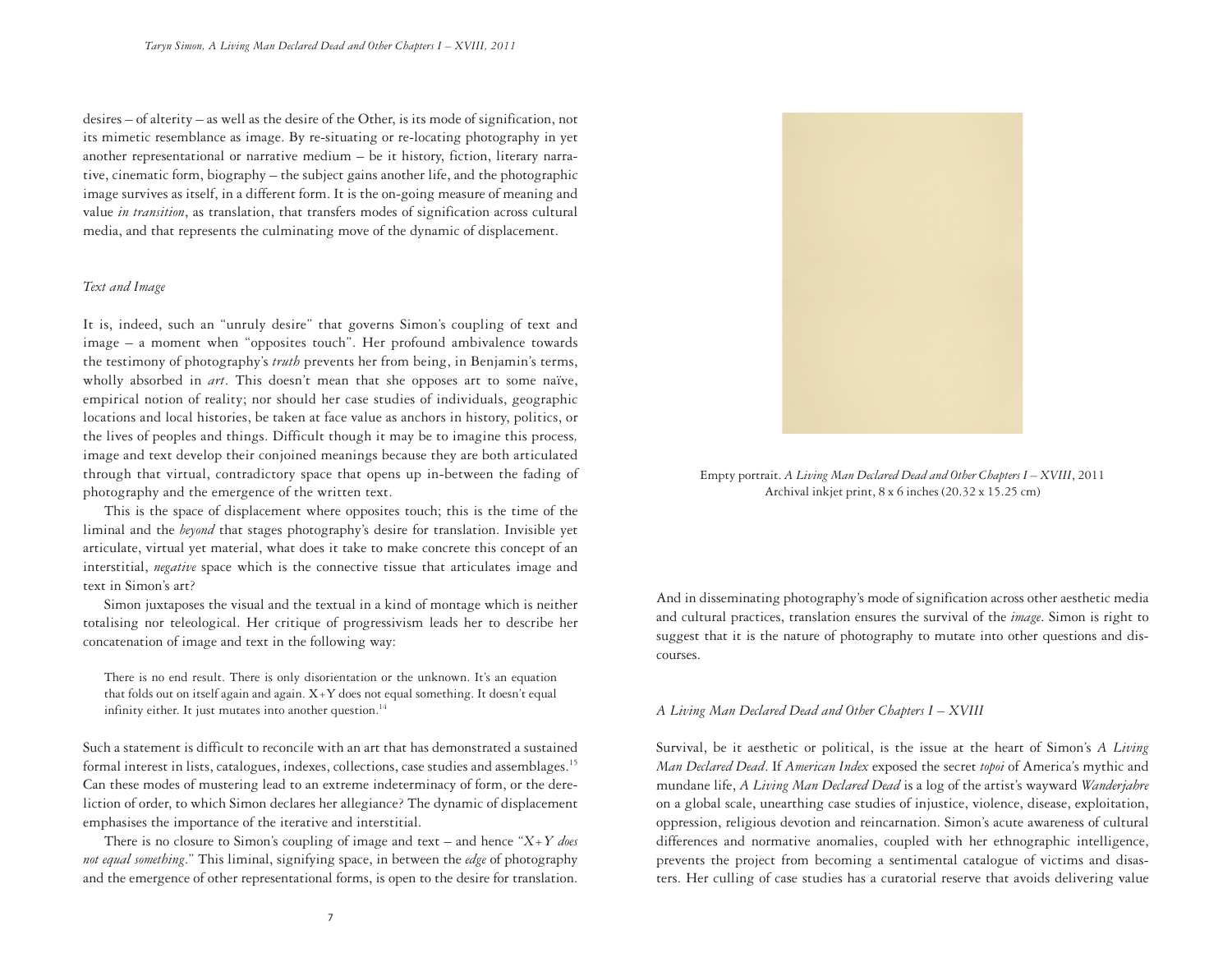judgments, or repeating the platitudes of cultural relativism.

Simon's case studies are meditations on the touching of opposites – order and disorder, civility and barbarism, violence and aspiration – in the inscription of the human condition. Each chapter is a triptych to be read sequentially from left to right. The panels containing portraits of individuals belonging to a bloodline are by far the largest component of the installation. These portraits are plain, face-on photographs taken in the same style against the same background. Their insistent formal equivalence, and the repeated rhythm of the appearance and disappearance of individual faces, creates a pattern of descent and inheritance that follows the structure of the bloodline.

What is significant, however, given Simon's penchant for the catalogue, is the strict order of descent to which she has to adhere. This means that members of the bloodline who are absent or missing are represented by blanks – blank screens on which one can, and must, project the circumstances of loss. The large panels of portraits are a curious, paradoxical thing. In spatial terms, it is a paragon of order, sequence and descent. However, the temporality of the bloodline is a continual looping of the pastin-present, while the future nests in the moment of shooting the portrait. The relentless surge and ebb of the bloodline is fixed, at the moment of making the image, in a particular face at a particular time. And yet, the fixity of the photograph, as Benjamin proposes, is an illusory thing:

[N]o matter how carefully posed his subject, the beholder feels an irresistible urge to search such a picture for the tiny spark of contingency, of the Here and Now, with which reality has, so to speak, seared the subject, to find the inconspicuous spot where the immediacy of that long-forgotten moment, the future, subsists so eloquently that we, looking back, may discover it.<sup>16</sup>

It is within the second panel of the installation that the "tiny spark of contingency" becomes visible, or readable, as Simon narrates the circumstances that led her to choose her subject of study. The contingency does not merely lie in the narrative. Contingency is also a formal condition of the relationship of image and text; their conjunction in that interstitial space that opens up in between the photograph and the narrative and prepares the ground for a translation of image *into* text, and *vice versa*.

The second text panel is the place in which Simon's thematic and political concerns become visible. It is here that the bloodline becomes flesh and blood. In India, the living are certified as dead in the pursuit of agricultural land; in Kenya, the practice of polygamy as an alternative to infidelity is seen both as preventing HIV/Aids and encouraging it; in Nepal, young girls are cultivated to become nubile goddesses until they are replaced by others and sent back to their humble homes; in Ukraine, children from orphanages are targeted for human trafficking, prostitution and child pornography; in Tanzania, albinos are hunted for their body parts because they are believed to bring good luck and good health. It could be argued that Simon's interest lies in the banality of evil, but even that is a simplification. Each chapter may seem arbitrary and incidental and yet it leaves you with an unmistakable sense that this is a work about the fragility of human fate, and happenstance; but it is also a work that has been fortunate in finding the hidden signs that slowly bring to life the image of an age.

For our own times, there is a cluster around the question of identity that is of particular interest to the art of photography. If the photograph often has a double exposure – the main frame and the blind spot – then it is significant to see how circumstances create double lives for individuals who have to live uneasily between them. A double life is then no literary trope or symbolic image. It is often a matter of survival; at times a matter of life and death. Shivdutt Yadav, from Uttar Pradesh, and several members of his family, were listed as dead in official records. As a result of an act of bribery, his ancestral land was transferred to his father's other heirs. A living man declared dead cannot get himself registered as the rightful owner of his land. Neither living nor dead, occupying his own land without owning it, the double man lives a half-life. Another kind of half-life was the fate of Latif Yahia who was chosen by Iraqi security forces to be the "body double" of Saddam Hussein's son, Uday. Threatened with imprisonment and the rape of his sister if he refused, Yahia had to undergo reconstructive surgery in order to credibly impersonate Uday Hussein. Do you have a life if you are the shadow of another person, the mask of another's life?

There are others who share something of the same shadow existence: Ribal Btaddini who is believed to be the reincarnation of his paternal grandfather; or Leila Khaled, the Palestinian hijacker who had plastic surgery to disguise herself before her second hijack. However, Yadav and Yahia most clearly show how "opposites touch" when the most intimate part of one's person – one's identity, one's being – is stolen by the powers of the state. In Yadav's case it is India's endemic corruption that declares a live man dead while the courts collude in the living death; in Yahia's case, as has been said through the ages, despots are blind to all but themselves, the people do not exist.

It is the third section of the installation – the footnote images – that plays a marginal and translational role, all at once. This third space is arranged with a kind of randomness that falls somewhere between digital accumulation and a family photograph album. It occupies a liminal, dis-ordered space in the triptych; a repository of displaced materials that frustrates any attempt at creating a comprehensive archive. Here you will find, for instance, a photograph of the record of land ownership that lists Yadav as being dead; it is here that you will see photographs of Yahia impersonating Uday Hussein. It is not the content of this marginal space that is its most significant feature. It is the role it plays in relation to the conjunction of image and text that makes its marginality the pivot on which the whole work turns.

The footnote column inserts itself in the interstitial space established by the bloodline portraits and the narrative texts. It confronts the sanguine seriality of the bloodline with random and contingent events, accidents and violence. The disorder of the footnote photographs stands in contrast to the ineluctable order of the bloodline;